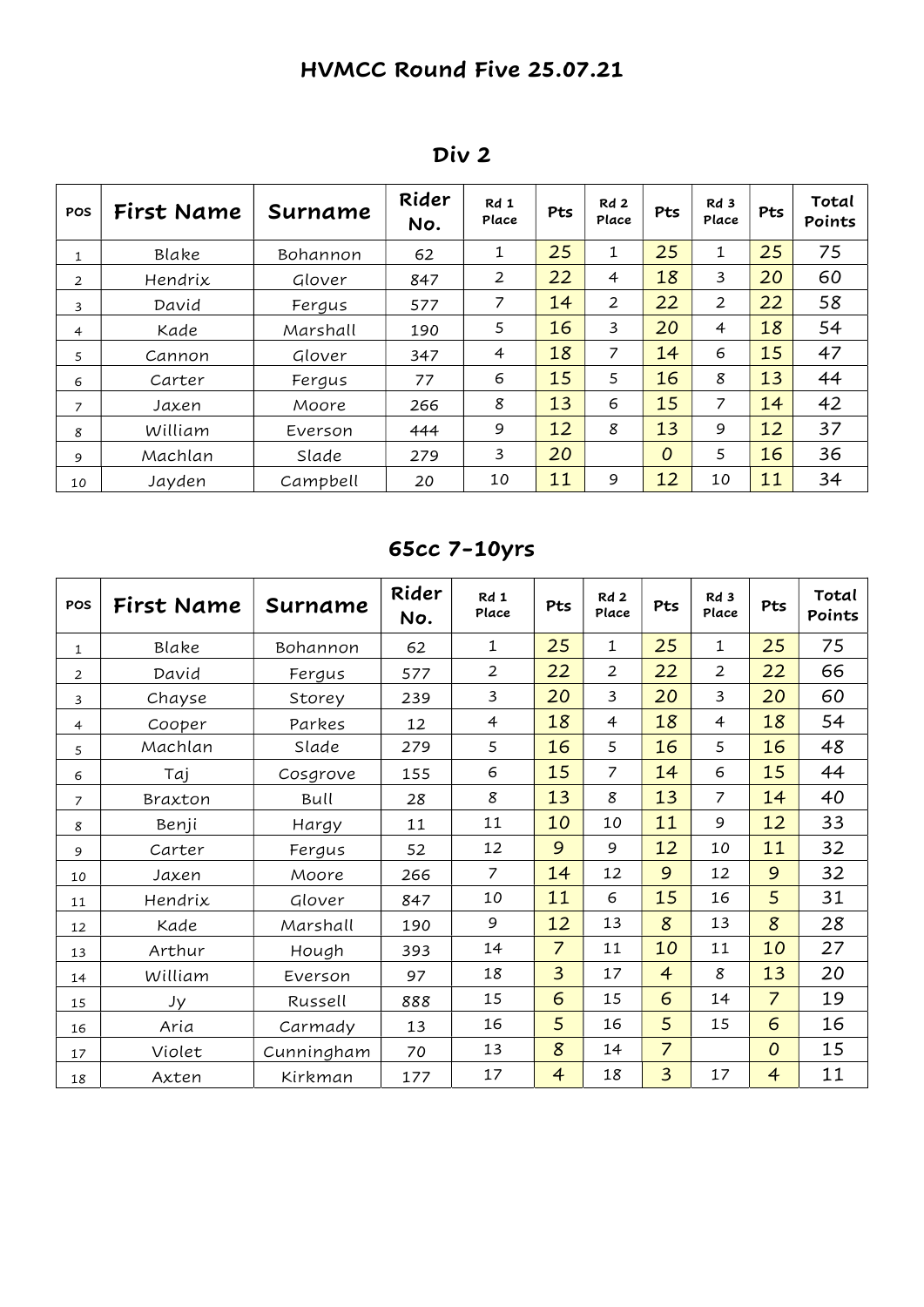| <b>POSN</b>    | First Name | Surname       | Rider<br>No. | Rd 1<br>Place  | Pts | Rd <sub>2</sub><br>Place | Pts            | Rd 3<br>Place | Pts            | Total<br>Point<br>s |
|----------------|------------|---------------|--------------|----------------|-----|--------------------------|----------------|---------------|----------------|---------------------|
| $\mathbf{1}$   | Seth       | Mainwaring    | 858          | 2              | 22  | 1                        | 25             | 1             | 25             | 72                  |
| 2              | Flynn      | Nowlan        | 279          | 3              | 20  | 2                        | 22             | 2             | 22             | 64                  |
| 3              | Luke       | Everson       | 97           | $\overline{4}$ | 18  | 3                        | 20             | 5             | 16             | 54                  |
| $\overline{4}$ | Cooper     | Bull          | 220          | 6              | 15  | $\overline{4}$           | 18             | 3             | 20             | 53                  |
| 5              | Mia        | Cameron       | 588          | 5              | 16  | 5                        | 16             | 4             | 18             | 50                  |
| 6              | Nate       | Radford       | 669          | 8              | 13  | 6                        | 15             | 6             | 15             | 43                  |
| $\overline{z}$ | Sam        | <b>Browne</b> | 122          | 7              | 14  | 7                        | 14             |               | 0              | 28                  |
| 8              | Kai        | Austin        | 359          | 1              | 25  |                          | $\overline{0}$ |               | $\overline{0}$ | 25                  |

65cc 10-12yrs

85cc 9-12yrs

| <b>POS</b>     | First Name | Surname    | Rider<br>No. | Rd 1<br>Place  | Pts            | Rd <sub>2</sub><br>Place | Pts            | Rd 3<br>Place  | Pts            | Total<br>Points |
|----------------|------------|------------|--------------|----------------|----------------|--------------------------|----------------|----------------|----------------|-----------------|
| $\mathbf{1}$   | Koby       | Reed       | 232          | $\overline{2}$ | 22             | 1                        | 25             | 1              | 25             | 72              |
| $\overline{2}$ | Bodhi      | Thompson   | 294          | 3              | 20             | $\overline{2}$           | 22             | $\overline{2}$ | 22             | 64              |
| 3              | Seth       | Mainwaring | 858          | 4              | 18             | 5                        | 16             | 3              | 20             | 54              |
| 4              | Lachlan    | Nevell     | 100          | 5              | 16             | 3                        | 20             | 5              | 16             | 52              |
| 5              | Kade       | Tipper     | 64           | 6              | 15             | $\overline{4}$           | 18             | 6              | 15             | 48              |
| 6              | Flynn      | Nowlan     | 29           | 7              | 14             | 6                        | 15             | 7              | 14             | 43              |
| $\overline{7}$ | Luke       | Everson    | 97           | 11             | 10             | 9                        | 12             | 4              | 18             | 40              |
| 8              | Cooper     | Bull       | 220          | 8              | 13             | 7                        | 14             | 8              | 13             | 40              |
| 9              | Braxton    | Bull       | 28           | 9              | 12             | 10                       | 11             | 9              | 12             | 35              |
| 10             | Kai        | Austin     | 359          | 1              | 25             | 11                       | 10             |                | $\overline{O}$ | 35              |
| 11             | Nate       | Radford    | 669          |                | $\overline{O}$ | 8                        | 13             | 10             | 11             | 24              |
| 12             | Mia        | Cameron    | 588          | 10             | 11             |                          | $\overline{O}$ |                | $\overline{0}$ | 11              |

85cc 12-16yrs

| <b>POS</b>     | First Name | Surname    | Rider<br>No. | Rd 1<br>Place | Pts | Rd <sub>2</sub><br>Place | <b>Pts</b> | Rd 3<br>Place  | Pts | Total<br>Points |
|----------------|------------|------------|--------------|---------------|-----|--------------------------|------------|----------------|-----|-----------------|
| $\mathbf{1}$   | Oliver     | Paterno    | 274          | 1             | 25  | 1                        | 25         | 1              | 25  | 75              |
| 2              | Drew       | Kremer     | 525          | 2             | 22  | $\overline{2}$           | 22         | $\overline{2}$ | 22  | 66              |
| 3              | Cooper     | Boyd       | 311A         | 3             | 20  | $\overline{4}$           | 18         | 3              | 20  | 58              |
| $\overline{4}$ | Tyler      | Harley     | 118          | 5             | 16  | 3                        | 20         | $\overline{4}$ | 18  | 54              |
| 5              | Jonas      | Horsington | 217          | 4             | 18  | 5                        | 16         | 5              | 16  | 50              |
| 6              | Sean       | McDean     | 816          | 7             | 14  | 6                        | 15         | 7              | 14  | 43              |
| $\overline{7}$ | Rory       | Clements   | 394          | 6             | 15  | 9                        | 12         | 6              | 15  | 42              |
| 8              | Jaxon      | Gayler     | 808          | 8             | 13  | 8                        | 13         | 8              | 13  | 39              |
| 9              | Preston    | Costigan   | 824          | 9             | 12  | 7                        | 14         | 9              | 12  | 38              |
| 10             | Georgia    | Keene      | 720          | 10            | 11  | 10                       | 11         | 10             | 11  | 33              |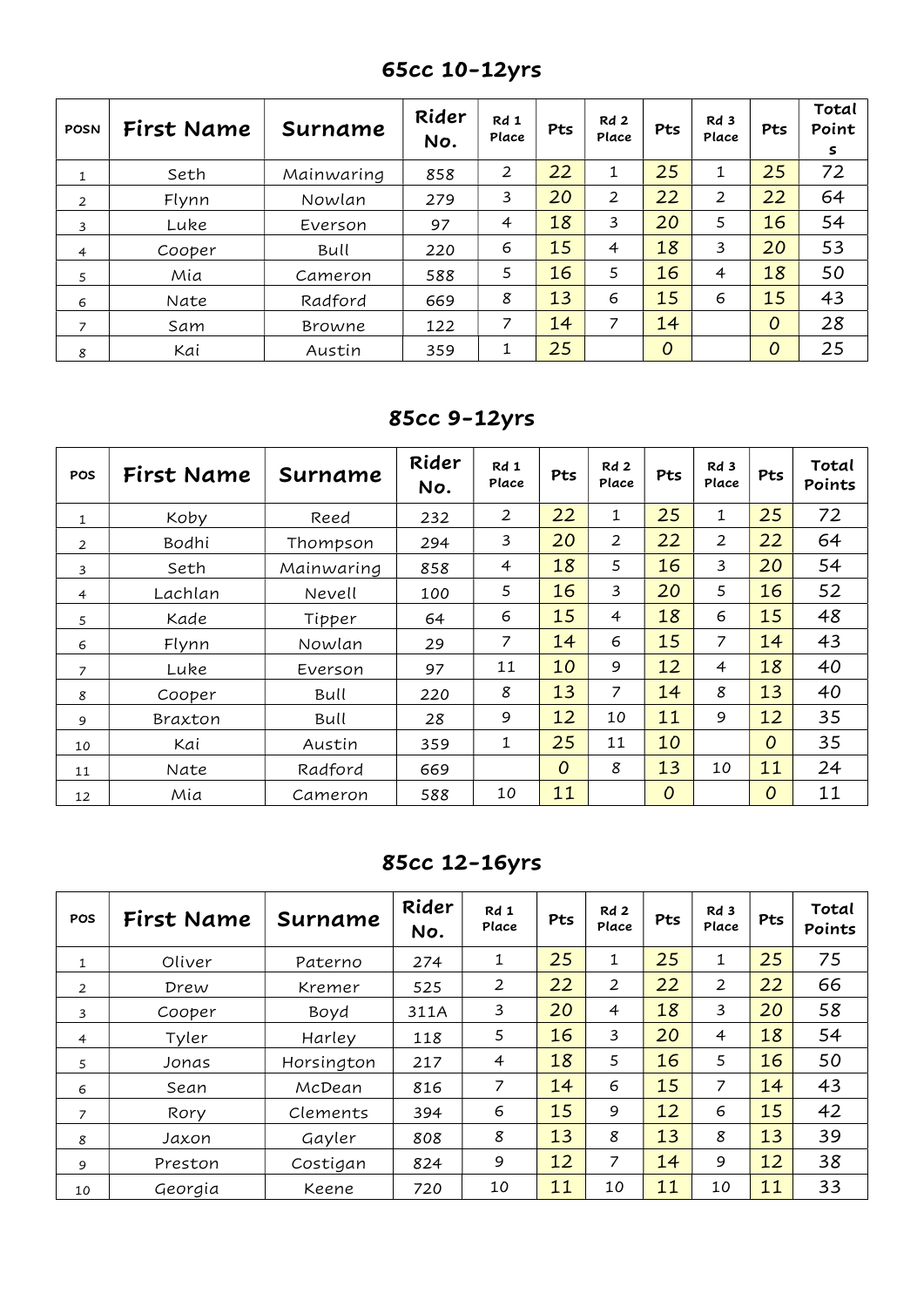| <b>POS</b> | First Name | Surname | Rider<br>No. | Rd 1<br>Place  | Pts | Rd 2<br>Place  | Pts            | Rd 3<br>Place | Pts | Total<br>Points |
|------------|------------|---------|--------------|----------------|-----|----------------|----------------|---------------|-----|-----------------|
|            | Billy      | Hargy   | 272          | 2              | 22  | 1              | 25             | 2             | 22  | 69              |
| 2          | Oliver     | Paterno | 274          | 3              | 20  | $\overline{2}$ | 22             | ┻             | 25  | 67              |
| 3          | Jett       | Yarnold | 177          | $\overline{4}$ | 18  | 3              | 20             | 3             | 20  | 58              |
| 4          | Jack       | Nowland | 34           | 5              | 16  | $\overline{4}$ | 18             | 4             | 18  | 52              |
| 5          | Beau       | Best    | x            | 6              | 15  | 5              | 16             | 5             | 16  | 47              |
| 6          | Cooper     | Towill  | 22           |                | 25  |                | $\overline{O}$ |               | 0   | 25              |

Jnr Lite 125

## Jnr Lite 250

| <b>POS</b>     | First Name | Surname   | Rider<br>No. | Rd 1<br>Place  | Pts | Rd <sub>2</sub><br>Place | Pts | Rd 3<br>Place  | <b>Pts</b> | Total<br>Points |
|----------------|------------|-----------|--------------|----------------|-----|--------------------------|-----|----------------|------------|-----------------|
|                | Billy      | Hargy     | 272          | 2              | 22  | 2                        | 22  |                | 25         | 69              |
| 2              | Reese      | Harley    | 18           | 3              | 20  | 3                        | 20  | $\overline{2}$ | 22         | 62              |
| 3              | Bailey     | Penman    | 262          | $\overline{4}$ | 18  | $\overline{4}$           | 18  | 3              | 20         | 56              |
| $\overline{4}$ | William    | Secomb    | 539          | 5              | 16  | 5                        | 16  | 4              | 18         | 50              |
| 5              | Bridan     | Macnamara | 257          | 7              | 14  | 7                        | 14  | 5              | 16         | 44              |
| 6              | Braith     | Piper     | 237          | 6              | 15  | 6                        | 15  | 6              | 15         | 45              |
| ⇁              | Connor     | Towill    | 22           |                | 25  | 1                        | 25  |                | 0          | 50              |

### A Grade

| <b>POS</b>     | First Name | Surname    | Rider<br>No. | Rd 1<br>Place | <b>Pts</b> | Rd <sub>2</sub><br>Place | Pts | Rd 3<br>Place | Pts | Total<br>Points |
|----------------|------------|------------|--------------|---------------|------------|--------------------------|-----|---------------|-----|-----------------|
|                | Matthew    | Prott      | 23           | 4             | 18         | 2                        | 22  |               | 25  | 65              |
| 2              | Lee        | Cunningham | 711          | 3             | 20         |                          | 16  | 2             | 22  | 58              |
| 3              | Adam       | Nowland    | 30           |               | 16         | $\overline{4}$           | 18  | 3             | 20  | 54              |
| $\overline{4}$ | Dylan      | Wills      | 64           |               | 25         |                          | 25  |               | 0   | 50              |
| 5              | Geoffrey   | Wallace    | 13           | っ             | 22         | 3                        | 20  |               | 0   | 42              |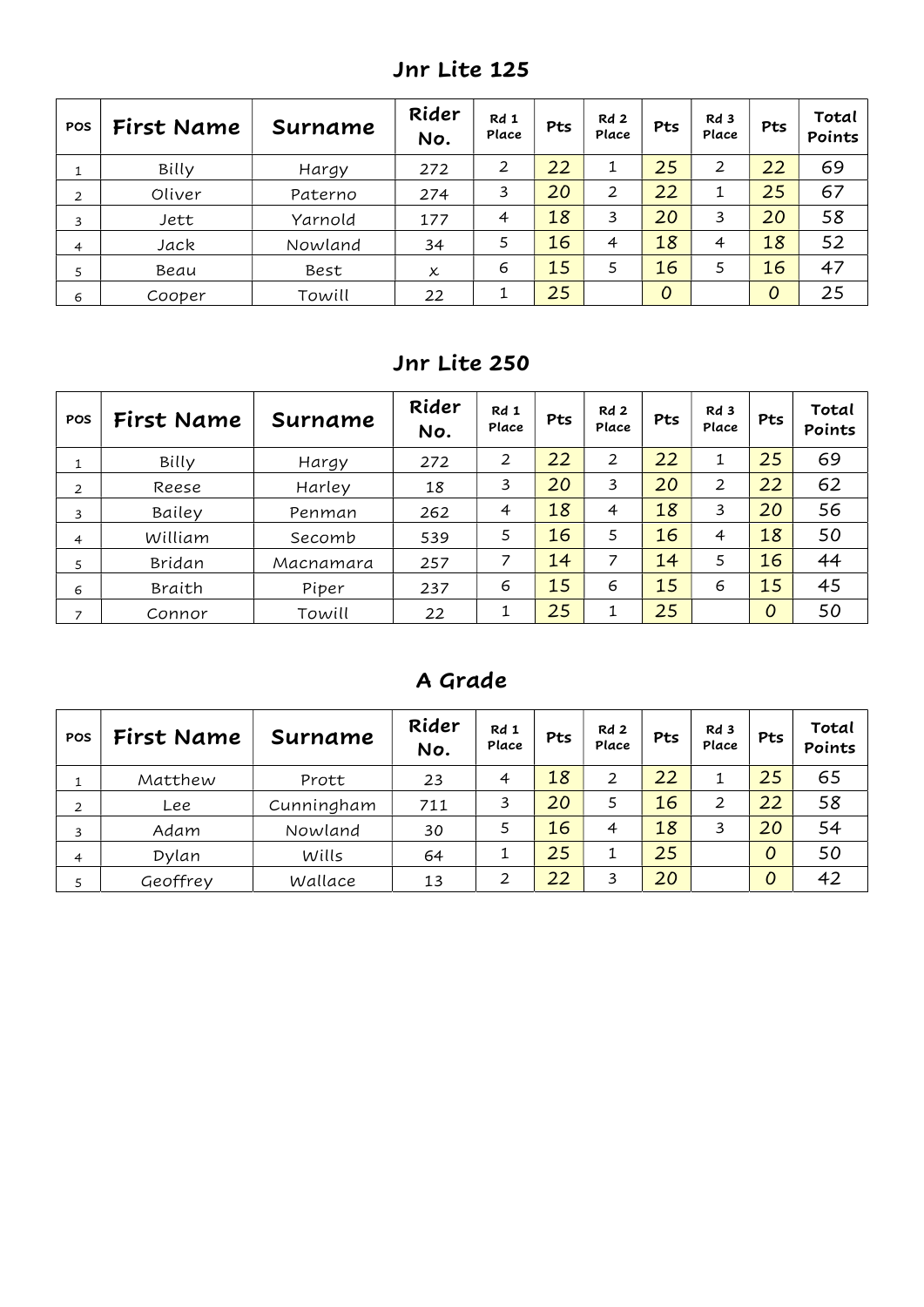| <b>POS</b>     | First Name | Surname    | Rider<br>No. | Rd 1<br>Place  | Pts            | Rd <sub>2</sub><br>Place | Pts            | Rd 3<br>Place  | Pts            | Total<br>Points |
|----------------|------------|------------|--------------|----------------|----------------|--------------------------|----------------|----------------|----------------|-----------------|
| 1              | Jake       | Robb       | 404          | 1              | 25             | 1                        | 25             | 1              | 25             | 75              |
| $\overline{2}$ | Hamish     | Patterson  | 194          | 3              | 20             | $\overline{4}$           | 18             | $\overline{2}$ | 22             | 60              |
| 3              | Riley      | Levingston | 28           | $\overline{2}$ | 22             | 2                        | 22             | 6              | 15             | 59              |
| 4              | Thomas     | Foster     | 74           | 5              | 16             | 6                        | 15             | 3              | 20             | 51              |
| 5              | Blake      | Boyd       | 408A         | 6              | 15             | 5                        | 16             | 7              | 14             | 45              |
| 6              | Brandon    | Brown      | 52           | 10             | 11             | 7                        | 14             | 4              | 18             | 43              |
| 7              | James      | Parsons    | 66           | $\overline{4}$ | 18             | 3                        | 20             |                | $\overline{O}$ | 38              |
| 8              | Matthew    | Senior     | 251          |                | $\overline{O}$ | 8                        | 13             | 5              | 16             | 29              |
| 9              | Andrew     | Meldrum    | 438          | 9              | 12             | 9                        | 12             |                | $\overline{O}$ | 24              |
| 10             | Joshua     | Moir       | 301          | 8              | 13             | 10                       | 11             |                | $\overline{O}$ | 24              |
| 11             | Jack       | Kidd       | x/868        | 7              | 14             |                          | $\overline{O}$ |                | $\overline{O}$ | 14              |
| 12             | Grant      | Coombes    | 44           | 11             | 10             |                          | $\overline{O}$ |                | $\overline{O}$ | 10              |

B Grade

# C Grade

| <b>POS</b>   | First Name | Surname    | Rider<br>No. | Rd 1<br>Place | Pts            | Rd2<br>Place   | Pts | Rd <sub>3</sub><br>Place | Pts            | Total<br>Points |
|--------------|------------|------------|--------------|---------------|----------------|----------------|-----|--------------------------|----------------|-----------------|
| 1            | Geordie    | Kettle     | 183          | $\mathbf{1}$  | 25             | 1              | 25  | $\mathbf{1}$             | 25             | 75              |
| 2            | Dylan      | Shirt      | 111          | 6             | 15             | 3              | 20  | $\overline{2}$           | 22             | 57              |
| 3            | Michael    | Lock       | 313          | 5             | 16             | $\overline{4}$ | 18  | 4                        | 18             | 52              |
| 4            | Sheridan   | Watters    | 557          | 4             | 18             | 8              | 13  | 3                        | 20             | 51              |
| 5            | Kobi       | Parsons    | 52           | 8             | 13             | $\overline{7}$ | 14  | 5                        | 16             | 43              |
| 6            | James      | Nowlan     | 27           | 9             | 12             | 6              | 15  | 6                        | 15             | 42              |
| 7            | Jeremy     | Tydd       | 64           | 3             | 20             | $\overline{2}$ | 22  |                          | $\overline{O}$ | 42              |
| $\mathbf{1}$ | Matthew    | Drinkwater | 216          | 10            | 11             | 9              | 12  | 7                        | 14             | 37              |
| 9            | Jeremy     | Coombes    | 44           | 11            | 10             | 10             | 11  | 8                        | 13             | 34              |
| 10           | Scott      | Neate      | 117          | 2             | 22             |                | 0   |                          | $\overline{O}$ | 22              |
| 11           | Tim        | Browne     | 159          |               | $\overline{O}$ | 5              | 16  |                          | $\overline{O}$ | 16              |
| 12           | Luke       | Penman     | 262          | 7             | 14             |                | 0   |                          | $\overline{O}$ | 14              |
| 13           | Remko      | Verschuur  | 7            |               | $\overline{O}$ | 11             | 10  |                          | $\overline{O}$ | 10              |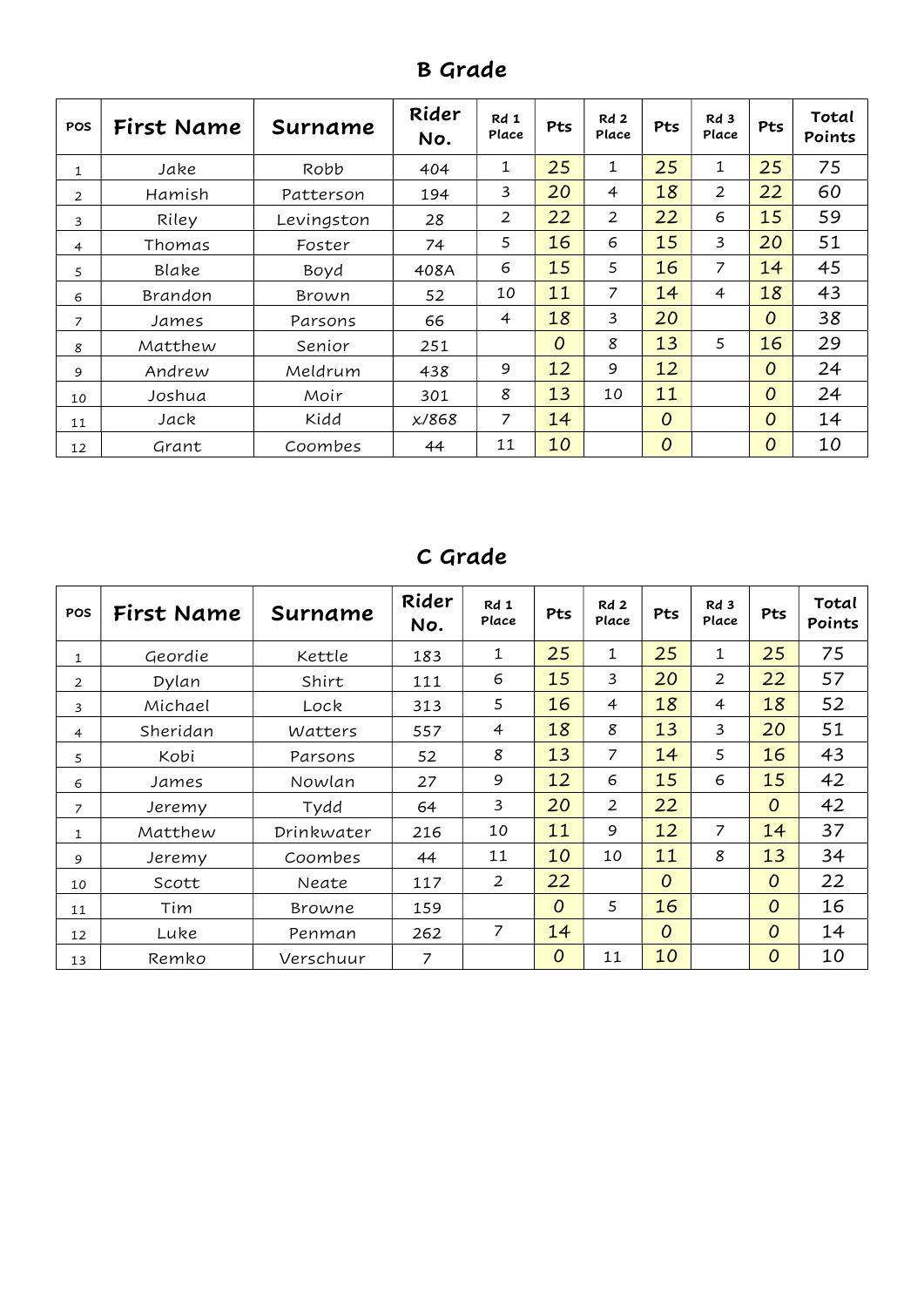|  | <b>MX All Powers</b> |
|--|----------------------|
|--|----------------------|

| POS            | First Name | Surname    | Rider<br>No. | Rd 1<br>Place  | Pts            | Rd2<br>Place   | Pts              | Rd 3<br>Place  | Pts            | Total<br>Points |
|----------------|------------|------------|--------------|----------------|----------------|----------------|------------------|----------------|----------------|-----------------|
| 1              | Matthew    | Prott      | 23           | 5              | 16             | $\mathbf{1}$   | 25               | 1              | 25             | 66              |
| $\overline{2}$ | Jake       | Robb       | 404          | $\overline{2}$ | 22             | $\overline{2}$ | 22               | $\overline{4}$ | 18             | 62              |
| 3              | Lee        | Cunningham | 711          | 3              | 20             | 3              | 20               | 3              | 20             | 60              |
| 4              | Adam       | Nowland    | 30           | 6              | 15             | $\overline{4}$ | 18               | $\overline{2}$ | 22             | 55              |
| 5              | Thomas     | Foster     | 74           | 9              | 12             | 10             | 11               | 6              | 15             | 38              |
| 6              | Blake      | Boyd       | 408A         | 10             | 11             | 9              | 12               | $\overline{7}$ | 14             | 37              |
| $\overline{7}$ | Geoffrey   | Wallace    | 13           | $\overline{4}$ | 18             | 5              | 16               |                | $\overline{O}$ | 34              |
| 8              | Hamish     | Patterson  | 194          |                | $\overline{O}$ | 8              | 13               | 5              | 16             | 29              |
| 9              | James      | Parsons    | 66           | $\overline{7}$ | 14             | 6              | 15               |                | $\overline{O}$ | 29              |
| 10             | Riley      | Levingston | 28           | 8              | 13             | 7              | 14               |                | $\overline{O}$ | 27              |
| 11             | Dylan      | Wills      | 64           | 1              | 25             |                | $\overline{O}$   |                | $\overline{O}$ | 25              |
| 12             | Jack       | Kidd       | 868          | 12             | 9              | 11             | 10               |                | 0              | 19              |
| 13             | Sheridan   | Watters    | 557          | 11             | 10             | 12             | 9                |                | 0              | 19              |
| 14             | Michael    | Lock       | 313          | 13             | 8              | 13             | 8                |                | $\overline{O}$ | 16              |
| 15             | Tim        | Browne     | 159          | 15             | 6              | 14             | $\overline{7}$   |                | $\overline{O}$ | 13              |
| 16             | Joshua     | Moir       | 301          | 14             | $\overline{7}$ |                | $\boldsymbol{O}$ |                | 0              | $\overline{z}$  |

Over 35s

| <b>POS</b>     | First Name | Surname  | Rider<br>No. | Rd 1<br>Place  | <b>Pts</b>     | Rd2<br>Place | Pts | Rd 3<br>Place  | <b>Pts</b> | Total<br>Points |
|----------------|------------|----------|--------------|----------------|----------------|--------------|-----|----------------|------------|-----------------|
| 1              | Tim        | Bohannon | 359          | 1              | 25             | 1            | 25  | 1              | 25         | 75              |
| $\overline{2}$ | Andrew     | Tipper   | 909          | 2              | 22             | 2            | 22  | $\overline{2}$ | 22         | 66              |
| 3              | Andrew     | Meldrum  | 438          | 6              | 15             | 3            | 20  | 3              | 20         | 55              |
| 4              | Jeremy     | Tydd     | 94           | 3              | 20             | 4            | 18  | 5              | 16         | 54              |
| 5              | James      | Nowlan   | 27           | 7              | 14             | 5            | 16  | $\overline{4}$ | 18         | 48              |
| 6              | Nathan     | Nevell   | 12           | $\overline{4}$ | 18             | 6            | 15  |                | 0          | 33              |
| 7              | Tim        | Browne   | 159          | 5              | 16             | 7            | 14  |                | 0          | 30              |
| 8              | Grant      | Coombes  | 44           |                | $\overline{0}$ | 8            | 13  | 6              | 15         | 28              |